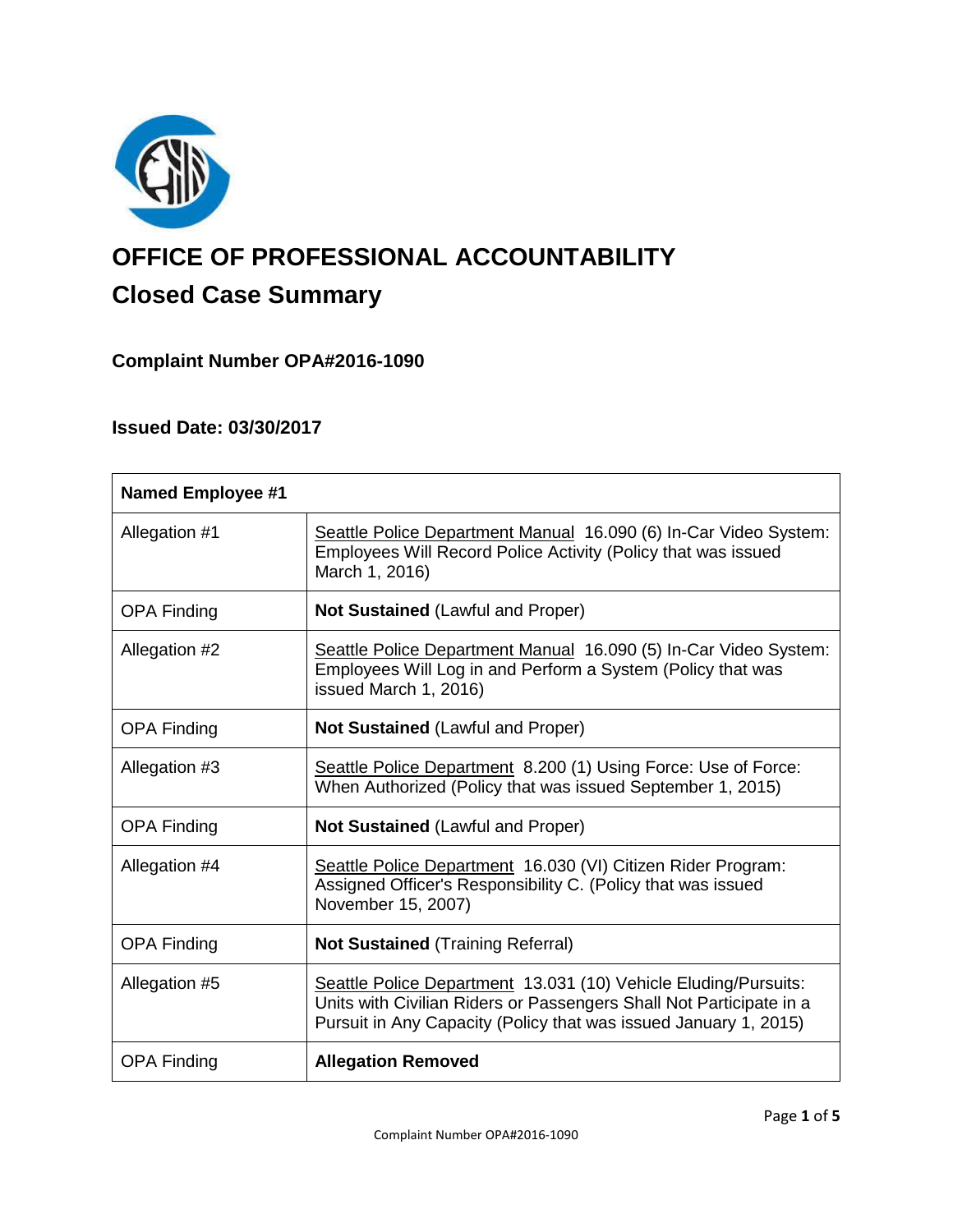| Allegation #6           | Seattle Police Department 13.031 (16) Vehicle Eluding/Pursuits:<br>Officers will Disengage When Pursuit is Terminated (Policy that was<br>issued January 1, 2015) |
|-------------------------|-------------------------------------------------------------------------------------------------------------------------------------------------------------------|
| <b>OPA Finding</b>      | <b>Not Sustained (Inconclusive)</b>                                                                                                                               |
| <b>Final Discipline</b> | N/A                                                                                                                                                               |

| <b>Named Employee #2</b> |                                                                                                                                                                   |
|--------------------------|-------------------------------------------------------------------------------------------------------------------------------------------------------------------|
| Allegation #1            | Seattle Police Department 13.031 (16) Vehicle Eluding/Pursuits:<br>Officers will Disengage When Pursuit is Terminated (Policy that was<br>issued January 1, 2015) |
| <b>OPA Finding</b>       | <b>Not Sustained (Inconclusive)</b>                                                                                                                               |
| <b>Final Discipline</b>  | N/A                                                                                                                                                               |

| <b>Named Employee #3</b> |                                                                                                                                                                   |
|--------------------------|-------------------------------------------------------------------------------------------------------------------------------------------------------------------|
| Allegation #1            | Seattle Police Department 13.031 (16) Vehicle Eluding/Pursuits:<br>Officers will Disengage When Pursuit is Terminated (Policy that was<br>issued January 1, 2015) |
| <b>OPA Finding</b>       | <b>Not Sustained (Inconclusive)</b>                                                                                                                               |
| <b>Final Discipline</b>  | N/A                                                                                                                                                               |

| <b>Named Employee #4</b> |                                                                                                                                                                   |
|--------------------------|-------------------------------------------------------------------------------------------------------------------------------------------------------------------|
| Allegation #1            | Seattle Police Department 13.031 (16) Vehicle Eluding/Pursuits:<br>Officers will Disengage When Pursuit is Terminated (Policy that was<br>issued January 1, 2015) |
| <b>OPA Finding</b>       | <b>Not Sustained (Inconclusive)</b>                                                                                                                               |
| <b>Final Discipline</b>  | N/A                                                                                                                                                               |

# **INCIDENT SYNOPSIS**

The Named Employees were involved in a brief vehicle pursuit.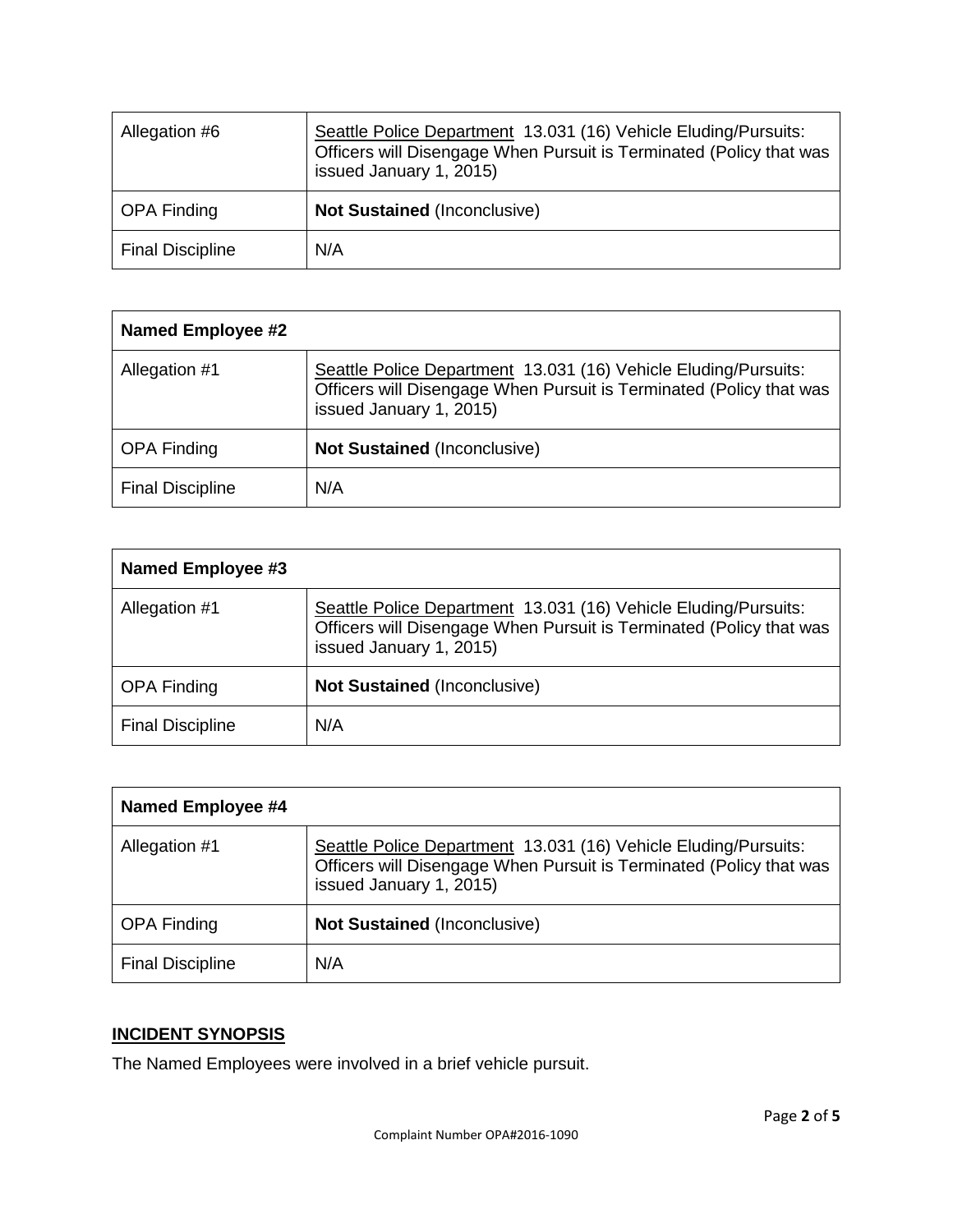# **COMPLAINT**

The complainant, a supervisor within the Department, alleged the Named Employee #1 failed to properly record an incident on In-Car Video (ICV), failed to conduct an ICV system check, and failed to leave a citizen rider in a public place before engaging in a vehicle pursuit. Additional review of the incident revealed that all the Named Employees failed to disengaged from the pursuit when the order to terminate was given and the original Named Employee #1 may have violated SPD Use of Force policy because he released a K-9 Unit after the individual had dropped his weapon.

# **INVESTIGATION**

The OPA investigation included the following actions:

- 1. Review of the complaint memo
- 2. Review of In-Car Videos (ICV)
- 3. Search for and review of all relevant records and other evidence
- 4. Interviews of SPD employees

#### **ANALYSIS AND CONCLUSION**

Named Employee #1 did not synch his portable microphone via the ICV log-in process before the high priority shooting call came out. Named Employee #1 elected to respond to the call rather than take the time then to synch his microphone. Given the totality of the circumstances, Named Employee #1's decision was reasonable.

Named Employee #1 arrived at work driving a take home police canine unit vehicle. Within a short period of time, the high priority shooting call came out and Named Employee #1 decided to respond to the call. He decided to do this because he was the only on-duty canine unit and he believed the canine might be helpful should any suspects need to be located on foot or apprehended. Given the totality of the circumstances, Named Employee #1's decision was reasonable.

Named Employee #1 commanded his canine partner to take the suspect. The dog bit the suspect's leg and held on until the release command was given. Named Employee #1 saw what he believed to be a gun in the hand of the suspect and perceived that the gun was being pointed in his (Named Employee #1's) direction. The use of a canine and a bite in this circumstance was reasonable, necessary and proportional to prevent the suspect from shooting Named Employee #1 or anyone else. The dog was not released from the bite until the suspect was completely under the control of other officers. This extended period of time, according to Named Employee #1, was necessary due to the possibility the suspect, who had not been searched or handcuffed, was still armed with a gun. Named Employee #1 also told OPA that his canine partner was not biting the suspect's leg the whole time but only had the suspect's pant leg in his mouth. This was supported by the relatively minor nature of the bite wound. Had the dog been biting on the suspect's leg the entire time, it is likely the wound(s) would have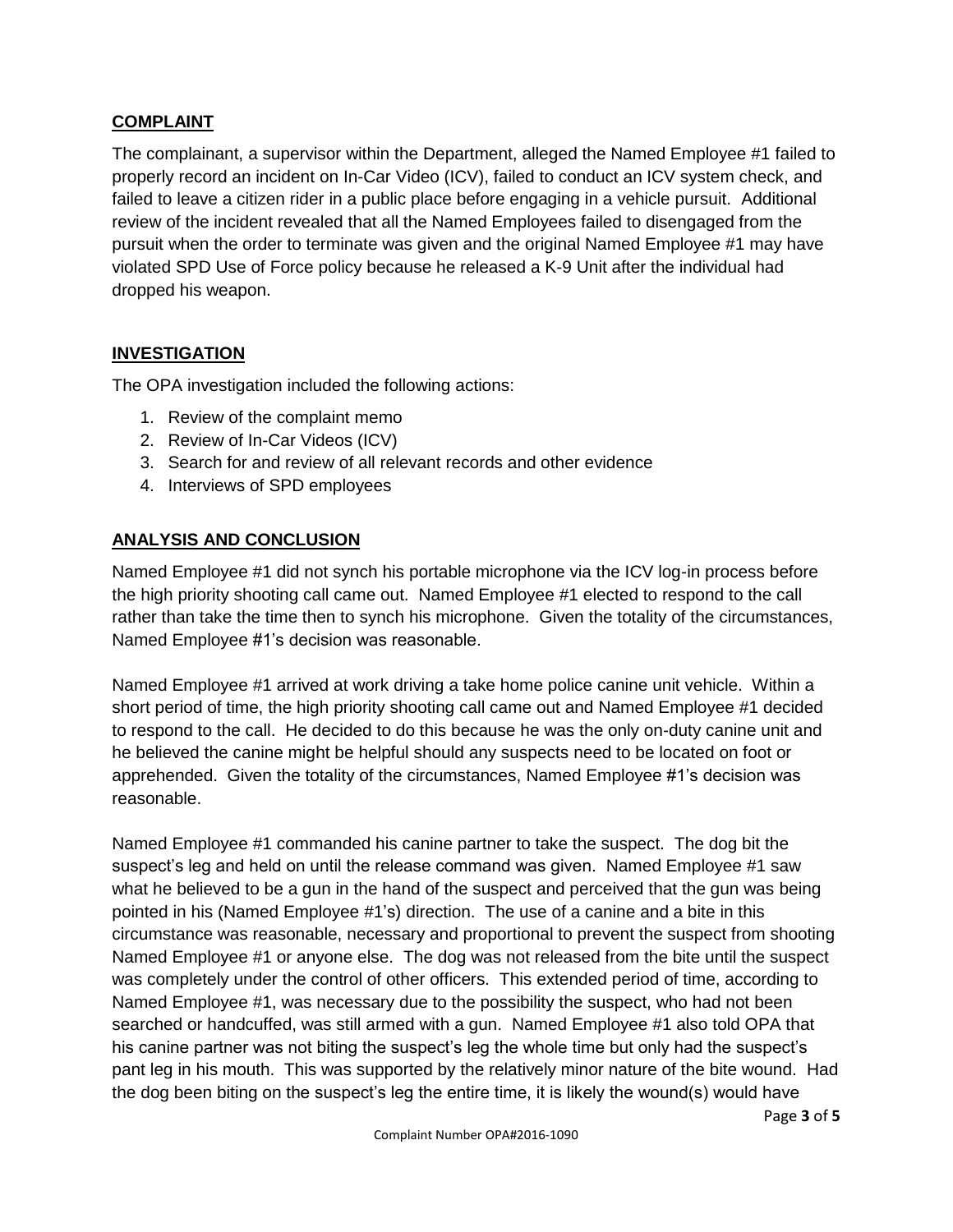been far more severe. Given the totality of the circumstances, the OPA Director found Named Employee #1's use of the police canine to bite the suspect was reasonable, necessary and proportional.

Named Employee #1 had a citizen rider with him during this incident. At some point during the incident, Named Employee #1 chose to become involved in pursuing the shooting suspect vehicle. SPD policy regarding citizen riders says that officers should drop a rider off in a public place before engaging in a pursuit or emergency driving. Named Employee #1 chose to keep the rider in his police car while he engaged in the pursuit. Named Employee #1 told OPA he considered the area where he would have had to drop the rider to be unsafe at that time of day. While the OPA Director understood Named Employee #1's concern for the safety of his rider, he should have found a safe place to drop off his rider while he was waiting in the area. If that was not feasible, he should not have engaged in the pursuit. Other police cars were pursuing the suspect vehicle and Named Employee #1 could have monitored the pursuit by radio, remained in the area and still have been available to use his canine partner if needed. Named Employee #1 would benefit from clear direction and counsel from his supervisor regarding his obligation to choose between becoming involved in a pursuit and keeping a citizen rider in his police car.

Allegation #5 was duplicative with the allegation above for violation of 16.030.VI(c) and has been removed.

There was not a preponderance of evidence from this investigation to prove that Named Employee #1, #2, #3, or #4 heard the supervisor's clear order to terminate the pursuit. In addition, the sergeant's other order to terminate if the suspect was driving on the sidewalk provided enough ambiguity that it was not possible for the OPA Director to conclude that the Named Employees failed to disengage from a pursuit after receiving an order to terminate.

# **FINDINGS**

# **Named Employee #1**

#### Allegation #1

A preponderance of the evidence showed that given the totality of the circumstances, Named Employee #1's decision was reasonable. Therefore a finding of **Not Sustained** (Lawful and Proper) was issued for *In-Car Video System: Employees Will Record Police Activity.*

# Allegation #2

A preponderance of the evidence showed that given the totality of the circumstances, Named Employee #1's decision was reasonable. Therefore a finding of **Not Sustained** (Lawful and Proper) was issued for *In-Car Video System: Employees Will Log in and Perform a System.*

#### Allegation #3

A preponderance of the evidence showed that Named Employee #1's use of the police canine to bite the suspect was reasonable, necessary and proportional. Therefore a finding of **Not Sustained** (Lawful and Proper) was issued for *Using Force: Use of Force: When Authorized.*